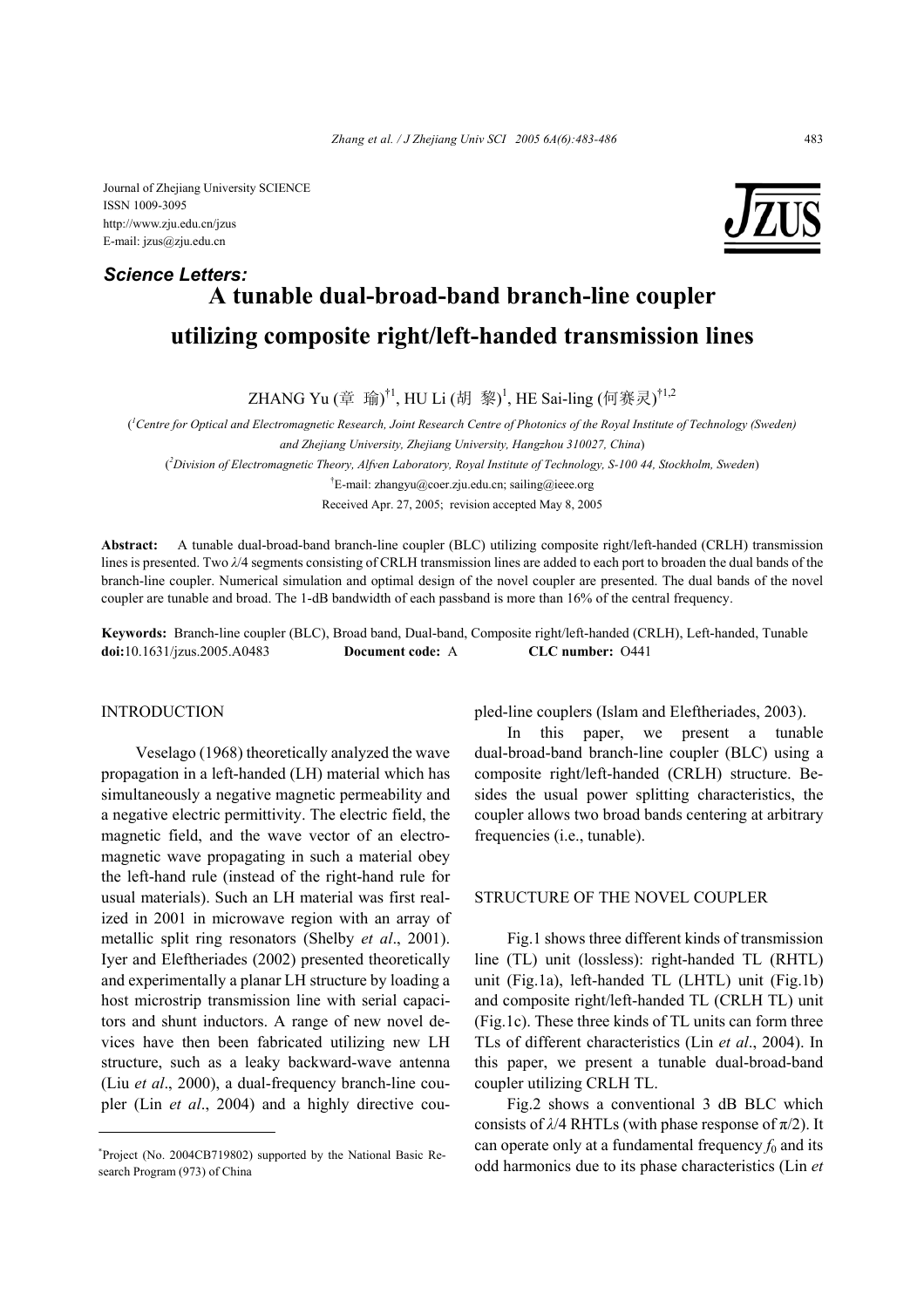*al*., 2004; Collin, 1966). In other words, the next operating frequencies are 3*f*0, 5*f*0, … The phase responses of a  $λ/4$  TL are  $π/2$  and  $3π/2$  (i.e.,  $-π/2$ ) for operating frequencies  $f_0$  and  $3f_0$ , respectively. Thus, RHTLs are not suitable for tunable dual-band application. This limitation can be removed by utilizing CRLH TLs (Lin *et al*., 2004). The dual-band coupler presented in this paper can operate at a fundamental frequency  $f_0$  and a variable second frequency, which is not necessarily  $3f_0$  or other odd harmonics. On the other hand, the BLC (regardless of RH, LH, or CRLH TL) has its intrinsic characteristic in that the bandwidth is very small, usually less than 10%. This reduces very much their application. In this paper, an impedance matching network utilizing CRLH TLs is added to each input/output port, which makes both bands broad (more than 15% of the central frequency).



**Fig.1 Various kinds of TL unit**  (a) RHTL; (b) LHTL; (c) CRLH TL



**Fig.2 Conventional 3 dB branch-line coupler**

Fig.3 shows the structure of this kind of BLC, in which A is the input port, B and C are two output ports and D is the isolation port. Two *λ*/4 segments (with characteristic impedances  $Z_1$  and  $Z_2$ ) consisting of CRLH TLs (the enlarged views for these two segments and segment  $Z_3$  are also shown in the three dashed boxes of Fig.3) are added to each port to broaden the dual bands.

Theoretically speaking, different numbers of *λ*/4 segments or *λ*/2 segments can be used to achieve different orders of impedance matching network (Ashforsh, 1988). However, it is not practical to construct a high-order coupler due to its complexity and larger size. Here we use the impedance match theory (Collin, 1966) to design tunable dual-broadband BLC. Advanced Design System (ADS), a commercial software developed by Agilent Corp., is used in this paper to simulate the coupler.



**Fig.3 Broadband 3 dB branch-line coupler utilizing CRLH TLs**

#### DESIGN AND SIMULATION

Here we show the design and simulation results for our broadband 3 dB branch-line coupler. In the first design, dual frequencies are set to 1 GHz and 2 GHz (not an odd harmonic), and the characteristic impedances are chosen to be  $Z_1 = Z_2 = 91.6$  Ω and  $Z_3 = 70$  $Ω$ . Then all the other parameters  $( Z, θ, C<sub>L</sub>$  and  $L<sub>L</sub>)$  for each CRLH TL can be calculated accordingly (Lin *et al*., 2004). Port A is excited and all the other ports are terminated with 50  $\Omega$  loads. The simulation results for the scattering and phase parameters are shown in Figs.4~6. Fig.5 gives an enlarged view of Fig.4 near the first passband. The performances in both passbands are summarized in Table 1. The 1-dB bandwidths at 1 GHz and 2 GHz are 190 MHz (19%) and 315 MHz (16%), respectively.  $S_{21}$  and  $S_{31}$  are close to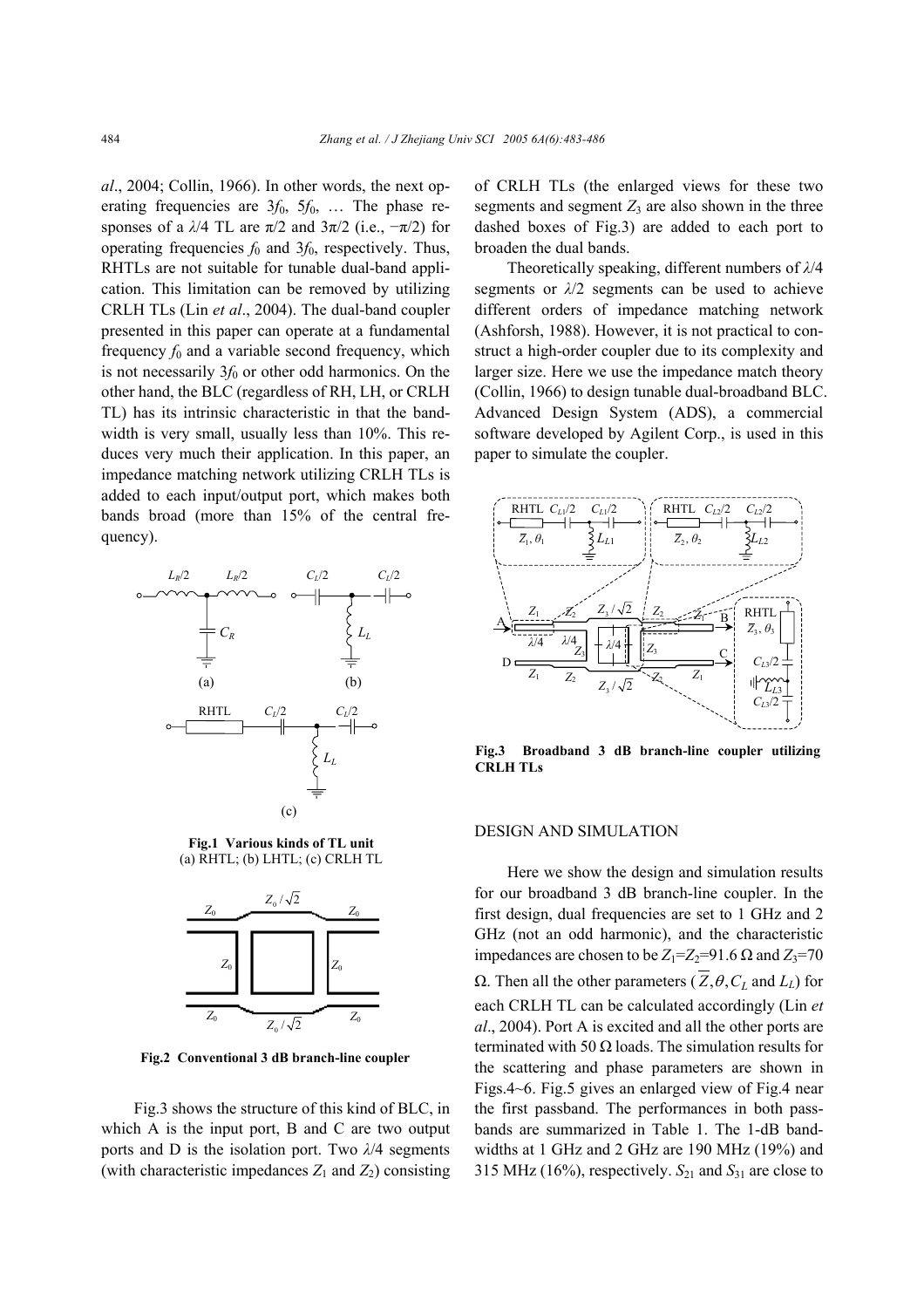−3 dB (as a 3 dB coupler), and the isolation/return loss is larger than 14 dB. The phase responses of  $S_{21}$  at 1 GHz and 2 GHz are 86.8° and 90.9°, respectively, and the phase responses of  $S_{31}$  at 1 GHz and 2 GHz are 3.2° and 1.0°, respectively. In the second design, the two frequency bands are centered at 1 GHz and 2.5 GHz (tuned from 2 GHz to 2.5 GHz). The simulation results are shown in Fig.7. The performances



**Fig.4 Simulated** *S***-parameters (1 GHz and 2 GHz)** 



**Fig.6 Simulated phase-parameters (1 GHz and 2 GHz)**

**Table 1 Performances in two passbands (1 GHz and 2 GHz)**

| Performances           | Passband      |               |  |  |
|------------------------|---------------|---------------|--|--|
|                        | 1 GHz         | 2 GHz         |  |  |
| Return loss $(S_{11})$ | $-14.23$ dB   | $-15.08$ dB   |  |  |
| Isolation $(S_{41})$   | $-14.71$ dB   | $-15.42$ dB   |  |  |
| Output $1(S_{21})$     | $-3.10$ dB    | $-3.11$ dB    |  |  |
| Output $2(S_{31})$     | $-3.58$ dB    | $-3.45$ dB    |  |  |
| Amp. imbalance         | $0.24$ dB     | $0.52$ dB     |  |  |
| $BW_{1 \text{ dB}}$    | 190 MHz (19%) | 315 MHz (16%) |  |  |

are summarized in Table 2. The broad 1-dB bandwidths at 1 GHz and 2.5 GHz are 275 MHz (27.5%) and 440 MHz (17.5%), respectively.

## **CONCLUSION**

In the present paper we have introduced a 3 dB



**Fig.5 Simulated** *S***-parameters (near 1 GHz)**



**Fig.7 Simulated** *S***-parameters (1 GHz and 2.5 GHz)**

|            | Table 2 Performances in two passbands (1 GHz and |  |  |  |
|------------|--------------------------------------------------|--|--|--|
| $2.5$ GHz) |                                                  |  |  |  |

| Performances           | Passband        |                 |  |  |
|------------------------|-----------------|-----------------|--|--|
|                        | 1 GHz           | $2.5$ GHz       |  |  |
| Return loss $(S_{11})$ | $-13.02$ dB     | $-14.72$ dB     |  |  |
| Isolation $(S_{41})$   | $-19.51$ dB     | $-16.05$ dB     |  |  |
| Output $1(S_{21})$     | $-3.36$ dB      | $-3.17$ dB      |  |  |
| Output $2(S_{31})$     | $-3.20$ dB      | $-3.38$ dB      |  |  |
| Amp. imbalance         | $0.37$ dB       | $0.46$ dB       |  |  |
| $BW_{1\,\text{dB}}$    | 275 MHz (27.5%) | 440 MHz (17.5%) |  |  |